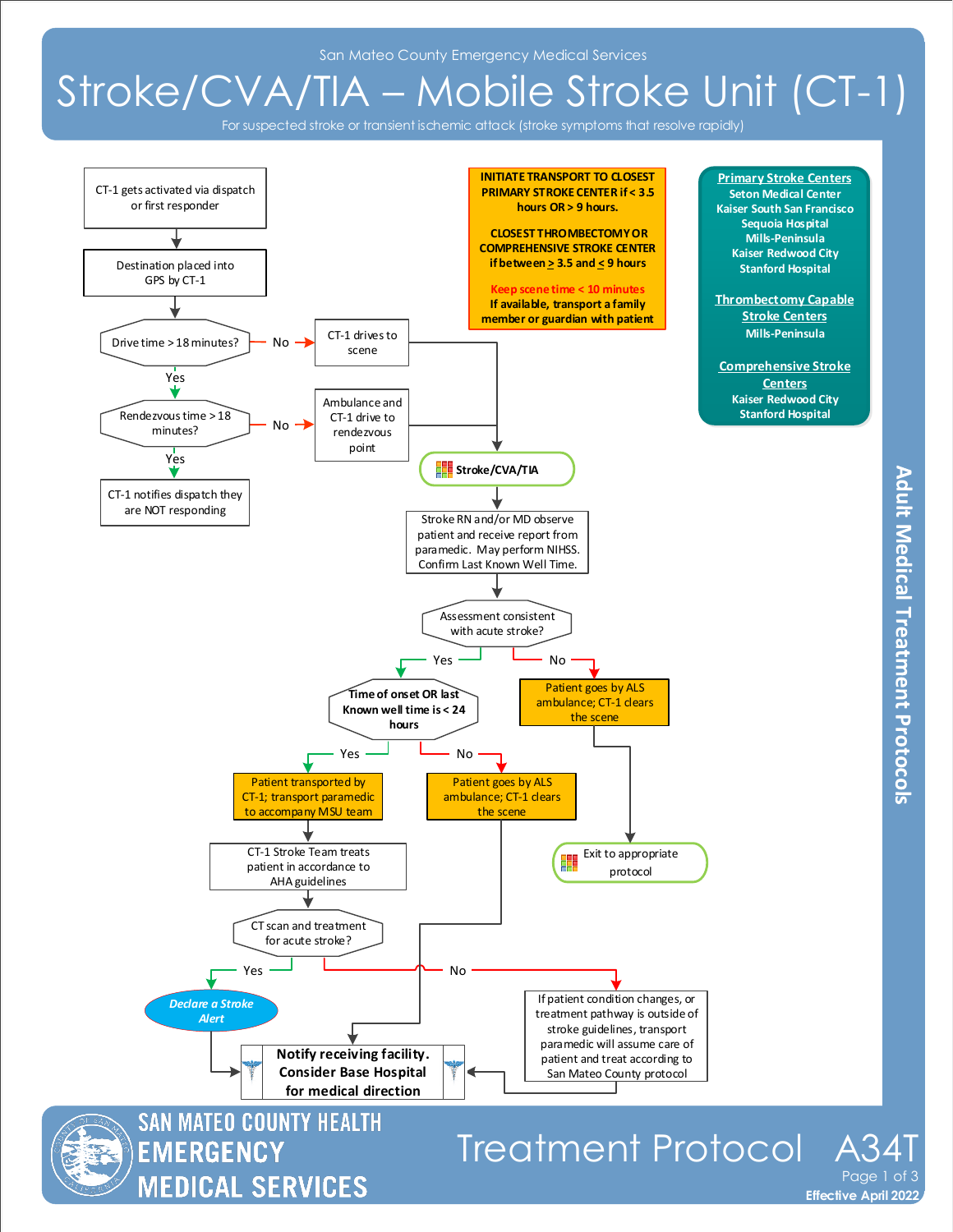San Mateo County Emergency Medical Services

## Stroke/CVA/TIA – Mobile Stroke Unit (CT-1)

For suspected stroke or transient ischemic attack (stroke symptoms that resolve rapidly)

**Effective April 2022** 

Page 2 of 3

## **Pearls**

- If a patient is transported by CT-1 and a large vessel occlusion is identified, either on non-contrast CT or CT angiogram, the patient shall be transported to a Comprehensive or Thrombectomy Capable Stroke Center, regardless of the last known well time.
- If a patient being transported by CT-1 and a large vessel occlusion is ruled out using CT angiogram, the patient shall be transported to a Primary Stroke Center, regardless of the last known well time.

Treatment Protocol